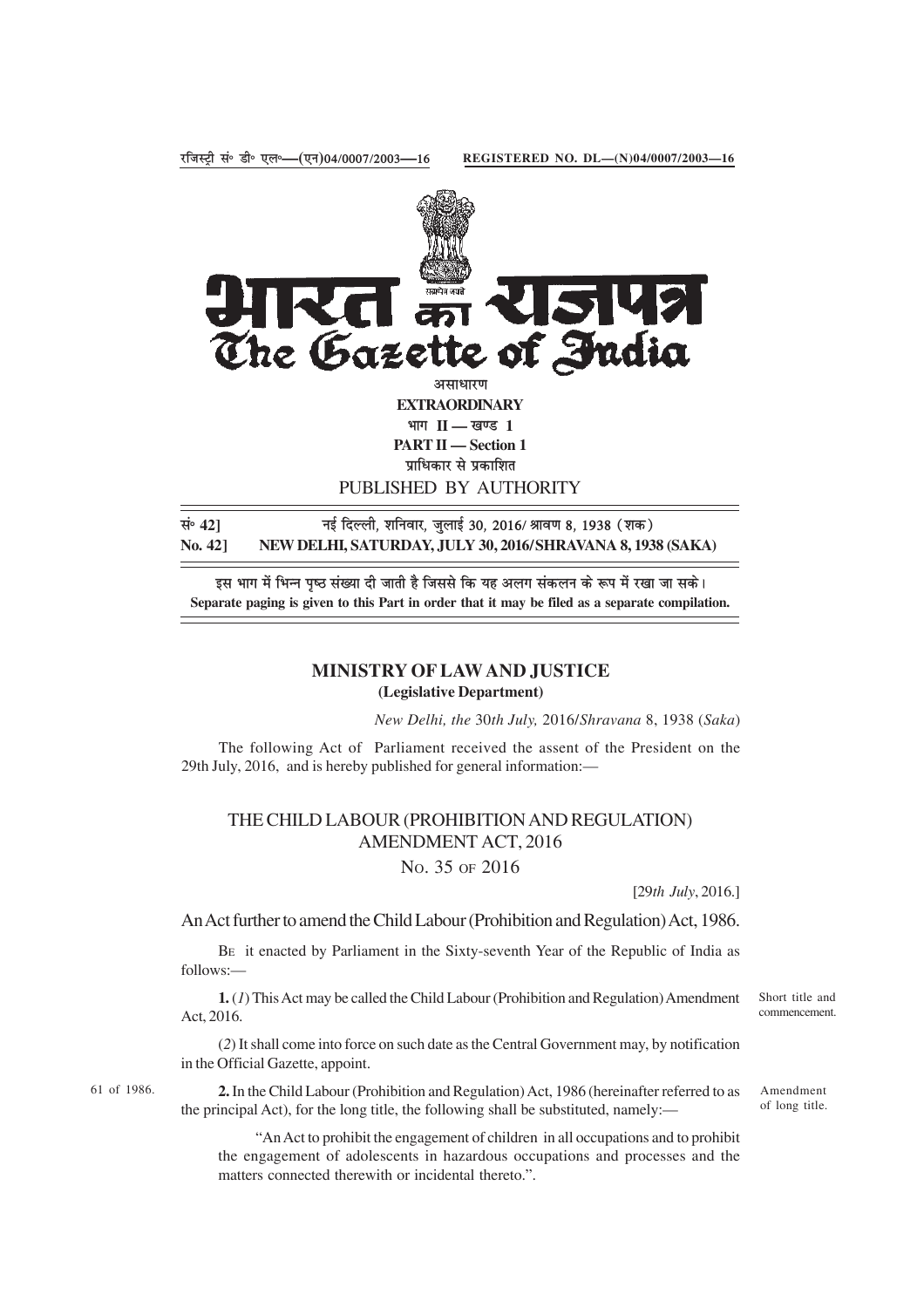2 THE GAZETTE OF INDIA EXTRAORDINARY [PART II— **3.** In section 1 of the principal Act, in sub-section (*1*), for the words, brackets and figures "the Child Labour (Prohibition and Regulation) Act, 1986", the words, brackets and figures "the Child and Adolescent Labour (Prohibition and Regulation) Act, 1986" shall be substituted. **4.** In section 2 of the principal Act,— (*a*) clause (*i*) shall be renumbered as clause (*ia*) thereof and before clause (*ia*) as so renumbered, the following clause shall be inserted, namely:— '(*i*) "adolescent" means a person who has completed his fourteenth year of age but has not completed his eighteenth year;'; (*b*) for clause (*ii*), the following clause shall be substituted, namely:— '(*ii*) "child" means a person who has not completed his fourteenth year of age or such age as may be specified in the Right of Children to Free and Compulsory Education Act, 2009, whichever is more;'. **5**. For section 3 of the principal Act, the following section shall be substituted, namely:— "3. (*1*) No child shall be employed or permitted to work in any occupation or process. (*2*) Nothing in sub-section (*1*) shall apply where the child,— (*a*) helps his family or family enterprise, which is other than any hazardous occupations or processes set forth in the Schedule, after his school hours or during vacations; (*b*) works as an artist in an audio-visual entertainment industry, including advertisement, films, television serials or any such other entertainment or sports activities except the circus, subject to such conditions and safety measures, as may be prescribed: Provided that no such work under this clause shall effect the school education of the child. *Explanation.—*For the purposes of this section, the expression, (*a*) ''family'' in relation to a child, means his mother, father, brother, Amendment of short title. Amendment of section 2. Substitution of new section for section 3. Prohibition of employment of children in any occupation and process. 61 of 1986. 35 of 2009.

sister and father's sister and brother and mother's sister and brother;

(*b*) ''family enterprise'' means any work, profession, manufacture or business which is performed by the members of the family with the engagement of other persons;

(*c*) ''artist'' means a child who performs or practices any work as a hobby or profession directly involving him as an actor, singer, sports person or in such other activity as may be prescribed relating to the entertainment or sports activities falling under clause (*b*) of sub-section  $(2)$ .".

**6.** After section 3 of the principal Act, the following section shall be inserted, namely:—

"3A. No adolescent shall be employed or permitted to work in any of the hazardous occupations or processes set forth in the Schedule:

Provided that the Central Government may, by notification, specify the nature of the non-hazardous work to which an adolescent may be permitted to work under this Act.''.

Insertion of new section 3A.

Prohibition of employment of adolescents in certain hazardous occupations and processes.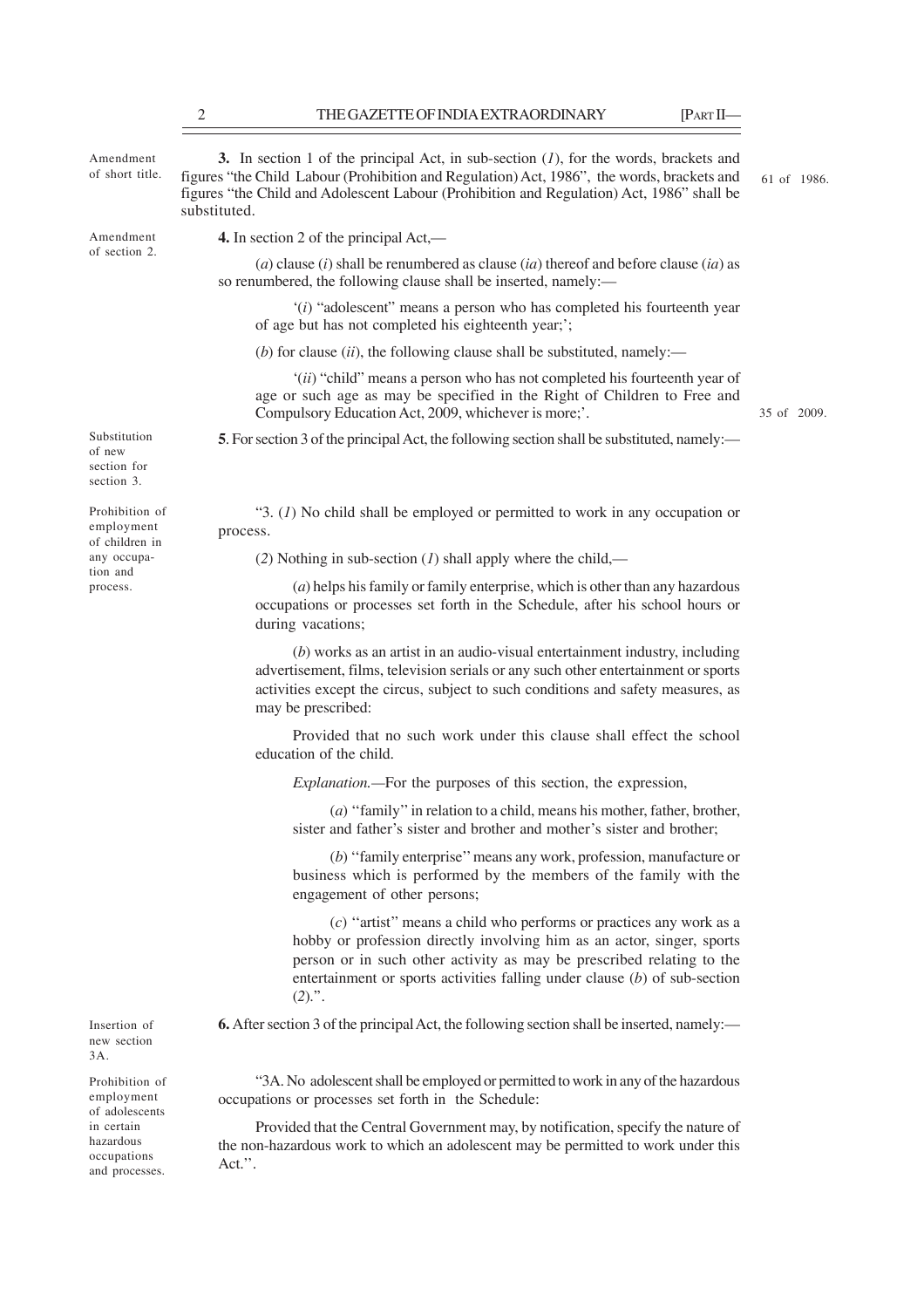**7.** In section 4 of the principal Act, for the words "add any occupation or process to the Schedule", the words "add to, or, omit from, the Schedule any hazardous occupation or process" shall be substituted.

**8.** In section 5 of the principal Act,—

(*i*) in the marginal heading, for the words ''Child Labour Technical Advisory Committee'', the words ''Technical Advisory Committee'' shall be substituted;

(*ii*) in sub-section (*1*), for the words ''Child Labour Technical Advisory Committee'', the words ''Technical Advisory Committee'' shall be substituted.

**9.** In the heading of Part III of the principal Act, for ''CHILDREN'' substitute ''ADOLESCENTS.''. Amendment of Part III.

**10.** In section 6 of the principal Act, for the word and figure ''section 3'', the word, figure and letter ''section 3A'' shall be substituted. Amendment of section 6.

**11.** In section 7 of the principal Act, for the word ''child'', wherever it occurs, the word "adolescent" shall be substituted. Amendment of section 7.

**12.** In section 8 of the principal Act, for the word ''child'', the word ''adolescent'' shall be substituted. Amendment of section 8.

**13.** In section 9 of the principal Act, for the word ''child'', at both the places, where it occurs, the word ''adolescent'' shall be substituted. Amendment of section 9.

**14.** In section 10 of the principal Act, for the word ''child'', at both the places, where it occurs, the word ''adolescent'' shall be substituted.

**15.** In section 11 of the principal Act,—

(*a*) for the word ''children'', the word ''adolescent'' shall be substituted.

(*b*) for the word ''child'', wherever it occurs the word ''adolescent'' shall be substituted.

**16.** In section 12 of the principal Act,—

(*a*) in the marginal heading, for the words and figures ''sections 3 and 14'' the words, figures and letter ''sections 3A and 14'' shall be substituted;

(*b*) for the words and figures ''sections 3 and 14'', the words, figures and letter ''sections 3A and 14'' shall be substituted.

**17.** In section 13 of the principal Act, for the word ''children'', wherever it occurs, the word ''adolescent'' shall be substituted.

**18.** In section 14 of the principal Act,—

 $(a)$  for sub-section  $(I)$ , the following sub-sections shall be substituted, namely:-

"(*1*) Whoever employs any child or permits any child to work in contravention of the provisions of section 3 shall be punishable with imprisonment for a term which shall not be less than six months but which may extend to two years, or with fine which shall not be less than twenty thousand rupees but which may extend to fifty thousand rupees, or with both:

Provided that the parents or guardians of such children shall not be punished unless they permit such child for commercial purposes in contravention of the provisions of section 3.

(*IA*) Whoever employs any adolescent or permits any adolescent to work in contravention of the provisions of section 3A shall be punishable with imprisonment for a term which shall not be less than six months but which may extend to two years or with fine which shall not be less than twenty thousand rupees but which may extend to fifty thousand rupees, or with both:

Amendment of section 4.

Amendment of section 5.

Amendment

Amendment of section 10. Amendment of section 11.

of section 12.

Amendment of section 13.

Amendment of section 14.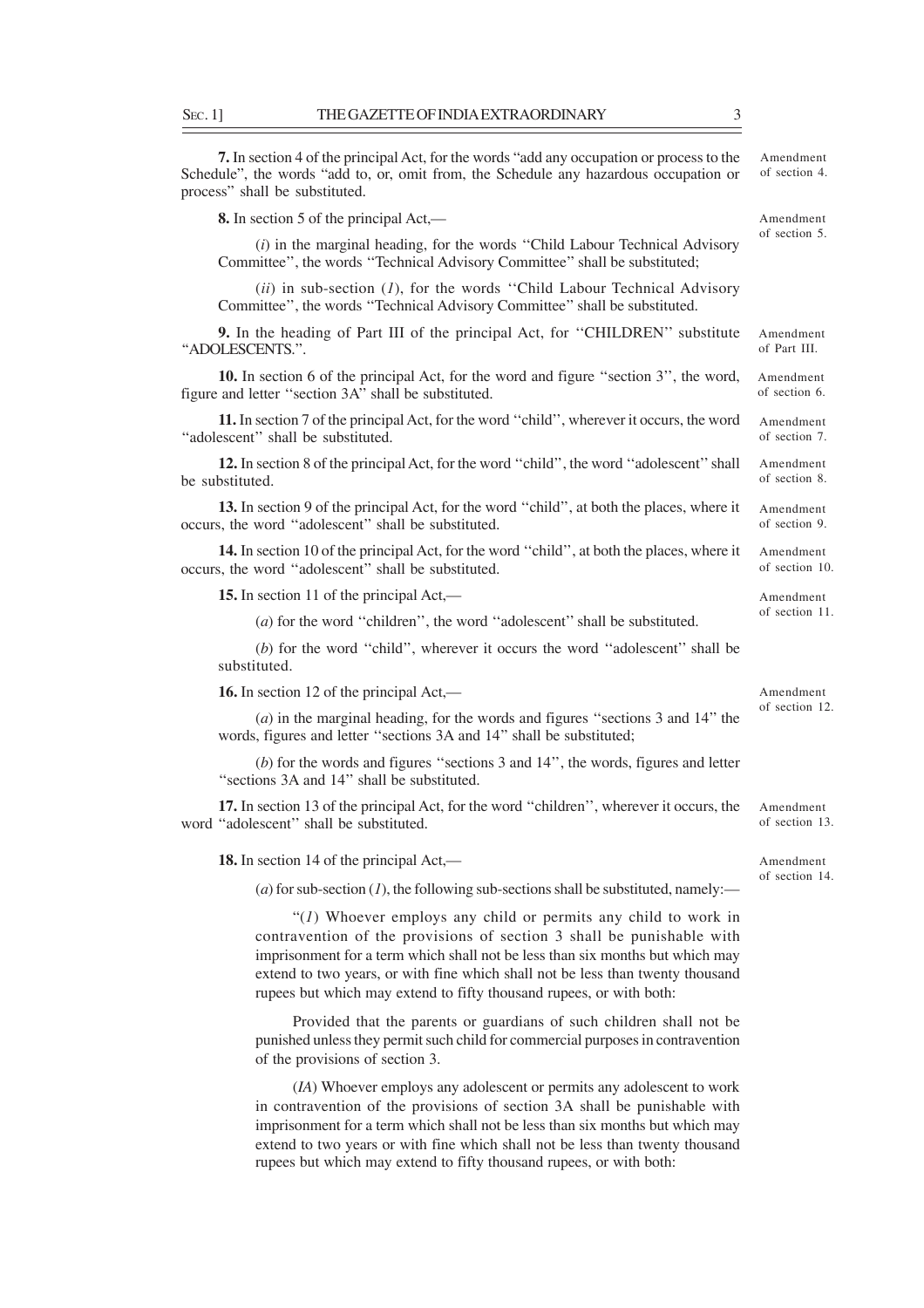Provided that the parents or guardians of such adolescent shall not be punished unless they permit such adolescent to work in contravention of the provisions of section 3A.

(*1B*) Notwithstanding anything contained in sub-sections (*1*) and (*1A*) the parents or guardians of any child or adolescent referred to in section 3 or section 3A, shall not be liable for punishment, in case of the first offence.".

 $(b)$  for sub-section (2), the following sub-sections shall be substituted, namely:—

"(*2*) Whoever, having been convicted of an offence under section 3 or section 3A commits a like offence afterwards, he shall be punishable with imprisonment for a term which shall not be less than one year but which may extend to three years.

(*2A*) Notwithstanding anything contained in sub-section (*2*), the parents or guardian having been convicted of an offence under section 3 or section 3A, commits a like offence afterwards, he shall be punishable with a fine which may extend to ten thousand rupees.".

 $(c)$  clauses  $(a)$ ,  $(b)$  and  $(c)$  of sub-section  $(3)$  shall be omitted.

**19.** After section 14 of the principal Act, the following sections shall be inserted, namely:—

"14A. Notwithstanding anything contained in the Code of Criminal Procedure, 1973, any offence committed by an employer and punishable under section 3 or section 3A shall be cognizable. 2 of 1974.

14B. (*1*) The appropriate Government shall constitute a Fund in every district or for two or more districts to be called the Child and Adolescent Labour Rehabilitation Fund to which the amount of the fine realized from the employer of the child and adolescent, within the jurisdiction of such district or districts, shall be credited.

(*2*) The appropriate Government shall credit an amount of fifteen thousand rupees to the Fund for each child or adolescent for whom the fine amount has been credited under sub-section (*1*).

(*3*) The amount credited to the Fund under sub-sections (*1*) and (*2*) shall be deposited in such banks or invested in such manner, as the appropriate Government may decide.

(*4*) The amount deposited or invested, as the case may be under sub-section (*3*), and the interest accrued on it, shall be paid to the child or adolescent in whose favour such amount is credited, in such manner as may be prescribed.

*Explanation:—* For the purposes of appropriate Government, the Central Government shall include the Administrator or the Lieutenant Governor of a Union territory under article 239A of the Constitution.

14C. The child or adolescent, who is employed in contravention of the provisions of this Act and rescued, shall be rehabilitated in accordance with the laws for the time being in force.

14D. (*1*) Notwithstanding anything contained in the Code of Criminal Procedure, of offences. 1973, the District Magistrate may, on the application of the accused person, compound 2 of 1974. any offence committed for the first time by him, under sub-section (*3*) of section 14 or any offence committed by an accused person being parent or a guardian, in such manner and on payment of such amount to the appropriate Government, as may be prescribed.

Insertion of new sections  $14A$ ,  $14B$ 14C and 14D.

Offences to be Congnizable.

Child and Adolescent Labour Rehabilitation Fund.

Rehabilitation of rescued child or adolescent.

Compounding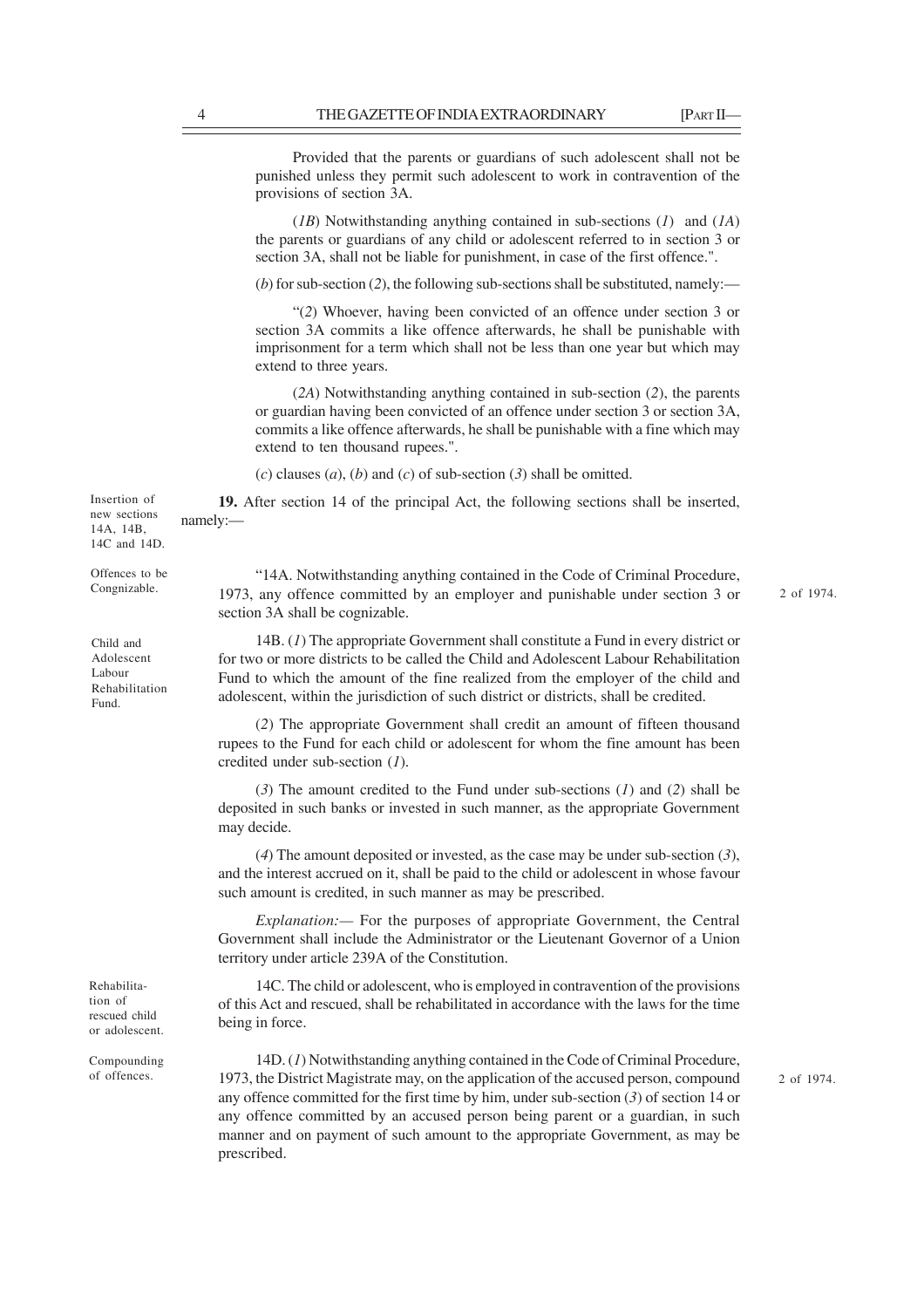(*2*) If the accused fails to pay such amount for composition of the offence, then, the proceedings shall be continued against such person in accordance with the provisions of this Act.

(*3*) Where any offence is compounded before the institution of any prosecution, no prosecution shall be instituted in relation to such offence, against the offender in relation to whom the offence is so compounded.

(*4*) Where the composition of any offence is made after the institution of any prosecution, such composition shall be brought in writing, to the notice of the Court in which the prosecution is pending and on the approval of the composition of the offence being given, the person against whom the offence is so compounded, shall be discharged.".

**20.** After section 17, the following sections shall be inserted, namely:—

Insertion of new sections 17A and 17B.

"17A. The appropriate Government may confer such powers and impose such duties on a District Magistrate as may be necessary, to ensure that the provisions of this Act are properly carried out and the District Magistrate may specify the officer, subordinate to him, who shall exercise all or any of the powers, and perform all or any of the duties, so conferred or imposed and the local limits within which such powers or duties shall be carried out by the officer as may be prescribed. District Magistrate to implement the provisions.

17B**.** The appropriate Government shall make or cause to be made periodic inspection of the places at which the employment of children is prohibited and hazardous occupations or processes are carried out at such intervals as it thinks fit, and monitor the issues, relating to the provisions of this Act.".

**21.** In section 18 of the principal Act, in sub-section (*2*),—

Amendment of section 18.

Inspection and monitoring.

(*i*) clause (*a*) shall be relettered as clause (*b*) thereof and before clause (*b*), as so relettered, the following clause shall be inserted, namely:—

(*a*) the conditions and the safety measures under clause (*b*) of sub-section (*2*) and other activities under clause (*b*) to *Explanation* of sub-section (*2*) of section 3;

(*ii*) in clause (*b*), as so relettered, for the words "Child Labour Technical Advisory Committee", the words "Technical Advisory Committee" shall be substituted.

(*iii*) clauses (*b*), (*c*) and (*d*) shall be relettered as clauses (*c*), (*d*) and (*e*) thereof and in clause (*c*) as so relettered, for the word "child", the word "adolescent" shall be substituted;

 $(iv)$  after clause  $(e)$ , as so relettered, the following clauses shall be inserted, namely:—

"(*f*) the manner of payment of amount to the child or adolescent under sub-section (*4*) of section 14B;

(*g*) the manner of composition of the offence and payment of amount to the appropriate Government under sub-section  $(I)$  of section section 14D;

(*h*) the powers to be exercised and the duties to be performed by the officer specified and the local limits within which such powers or duties shall be carried out under section 17A.".